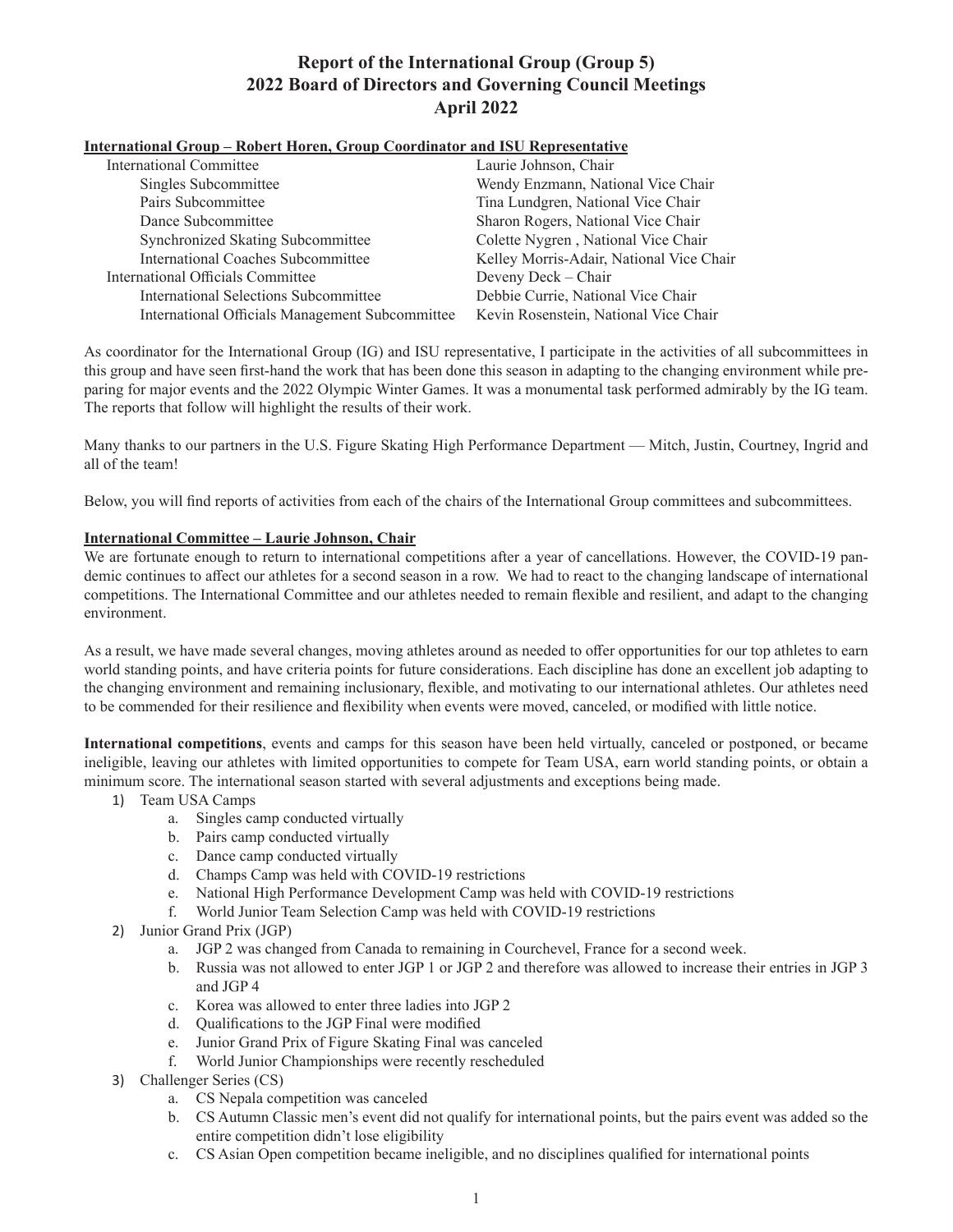- 4) Grand Prix (GP)
	- a. GP China was official moved to Italy
	- b. ISU Grand Prix of Figure Skating Final was canceled

Two new international competitions were established in the United States, 2021 Cranberry Cup and 2021 John Nicks Pairs Challenge. The Cranberry Cup was held in Norwood, Massachusetts, and the John Nicks Pairs Challenge was held in New York, New York. With the cancelation of other events and the concern there might be even more cancellations later in the season, it was very helpful to our teams to have these two events available for points and readiness. Many junior and senior athletes/teams had an opportunity to compete in an international event and earn world standing points as well as a minimum score.

The **Junior Grand Prix** events have demonstrated continued improvements in our junior skaters/teams at these events both in placement and scores. Team USA won 17 medals this season (six gold, six silver and five bronze medals) in JGP events. Several skaters/teams qualified for the JGP Final: Lindsay Thorngren (junior women), Isabeau Levito (junior women), Illia Malilin (junior men), Wolfkostin/Chen (junior dance) and Brown/Brown (junior dance) but, unfortunately, this event was canceled due to COVID-19 and travel restrictions.

The **Challenger Series** events for this season have been a continued challenge as many events have been canceled or did not meet the necessary criteria to qualify as a challenger series, which left us having to continually move/switch skaters from assigned events, including the Asian Open 2022 Olympic Winter Games test event in Beijing, China. The International Committee decided to withdraw our entire delegation from Asian Open due to canceled flights, enhanced COVID-19 restrictions, event points ineligibility, officials' withdrawals, and the overall risk and safety of our delegation. Team USA won 16 medals this season (six gold, three silver and seven bronze) in Challenger Series events. Many of the athletes/teams earned points that will contribute to their world standings for next season.

The **Grand Prix** events also produced a high medal count for our senior skaters/teams, with Team USA winning 12 medals this season (three gold, five silver and four bronze). Several skaters/teams qualified for the Grand Prix Final: Nathan Chen (senior men), Jason Brown (senior men), Vincent Zhou (senior men), Hubbell/Donohue (senior dance) and Chock/Bates (senior dance) but, unfortunately, this event was canceled due to COVID-19 and travel restrictions.

The **ISU Four Continents Championships** was another event in which the venue location changed. This event was moved to Tallinn, Estonia. Team USA won four medals (two gold, one silver and one bronze). A newly formed dance team (Bratti/ Somerville) placed fifth in only their third international event.

The **2022 Olympic Winter Games** were truly unforgettable! The United States had our biggest figure skating delegation at the Olympic Winter Games since 2006 with three women, three men, three dance teams and two pairs teams. We continue to show improvement and growth in the placements and scores of our athletes/teams. Nathan Chen earned the GOLD medal and had the highest score ever recorded. Hubbell/Donohue had very strong performances which earned them the BRONZE medal. Chock/Bates (4), Jason Brown (6), Alysa Liu (7), Mariah Bell (10), and Hawayek/Baker (11) all had top 11 finishes. Our pair teams of Knierim/Frazier and Cain-Gribble/LeDuc both had a top eight finishes for the first time since 1998. Vincent Zhou unfortunately had to withdraw from the men's singles event after testing positive for COVID-19 but was able to participate in the team event, which also included Karen Chen in the women's discipline and Chock/Bates in the dance discipline, helping Team USA earn the SILVER medal.

The **2022 World Figure Skating Championships** is scheduled for March 21-27, 2022, in Montpellier, France. We are looking forward to a successful event which will secure our World Championships berths for next season. Leading this charge will be three men (Nathan Chen, Ilia Malinin and Vincent Zhou), three women (Mariah Bell, Karen Chen and Alysa Liu), two pair teams (Ashley Cain-Gribble/Timothy LeDue and Alexa Scimeca Knierim/Brandon Frazier), and three dance teams (Madison Chock/Evan Bates, Kaitlin Hawayek/Jean-Luc Baker, and Madison Hubbell/Zachary Donohue).

### *Synchronized Skating*

This committee has devoted itself to creating the fairest way for synchronized teams to qualify for the International Selection Pool (ISP) and Team USA. They divided the international competitions into three tiers, with Challenger Series events at the top, and decided not to send any teams out before the start of 2020. They decided to require any junior or senior team interested in competing internationally to attend two of three specific competitions (one in the East, one in the Midwest and one in the Pacific Coast). Committee members helped outline the target scores to be achieved by junior or senior teams at these specific events.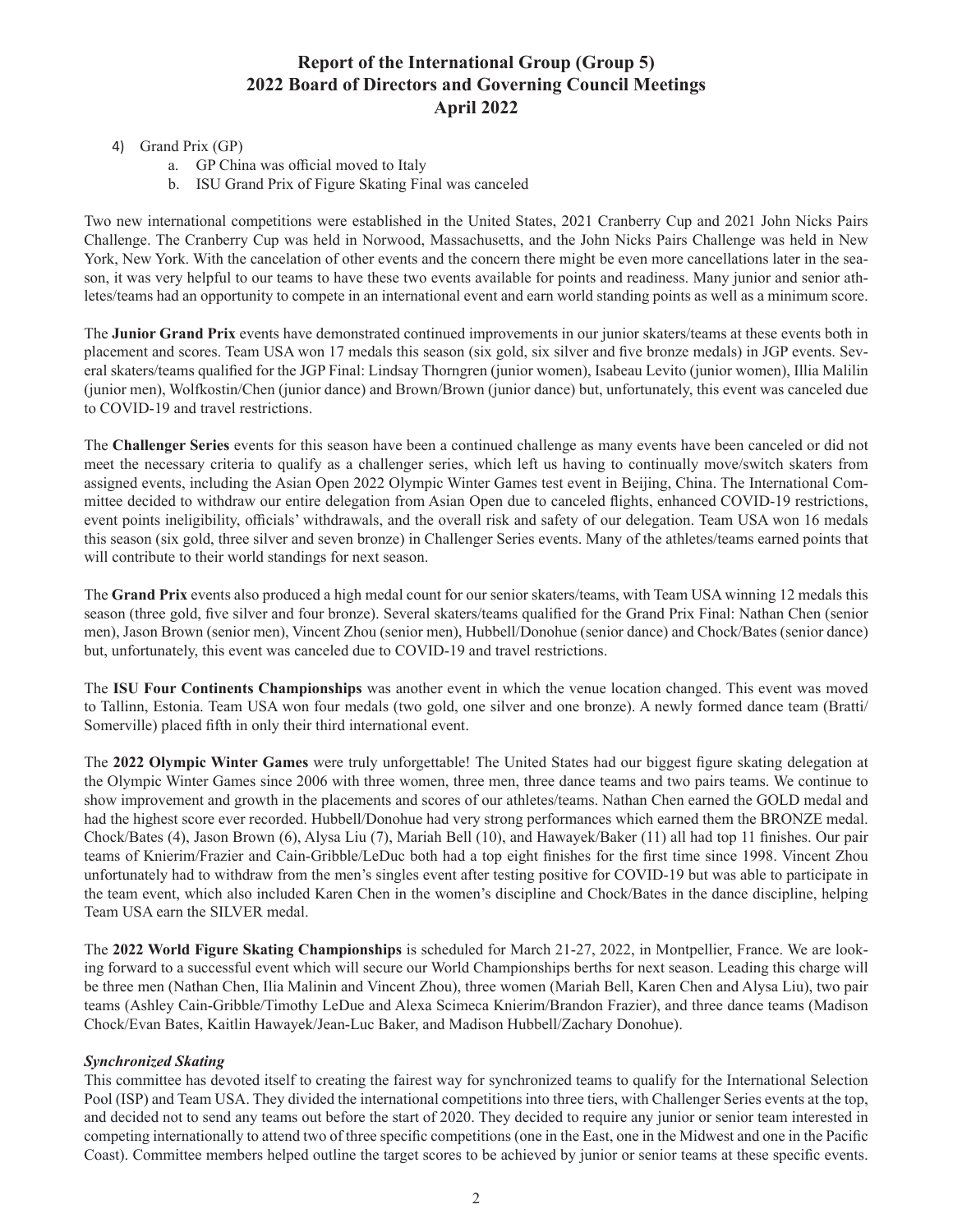If a team achieves their target number at their first event, they will be given competition preference; however, they will still be required to attend the second competition.

The new required competitions rule and target scores were very well received by the coaches and teams. Many have reached out to express their gratitude for the concrete numbers and expectations we have imposed. It helped motivate the teams and coaches this season as they had opportunity to go head-to-head domestically. They had clear and objective goals to be attained for international assignment selections.

Mentor teams have been working closely (and remotely) with the synchronized teams to support them in the best way possible. The program is coach-driven, so the process in which everyone works together is slightly different but is tailored to the team's goals and direction. This program has become very popular. Junior and senior teams submitted videos to their "Check Point Teams" and in turn the received feedback on any technical issues as well as a judge's point of view.

The synchronized skating teams have had their share of COVID-19 obstacles. Initially the committee planned to select more than one team to events, send team leaders and team doctors to attend several international competitions, and to send teams out to more than one competition. Unfortunately, as the season just started to begin, the events started to unravel. Three longstanding competitions (Zagreb, Italy, and Sweden) were canceled due to COVID-19, and three of our senior teams were unable to travel internationally. Fortunately, 11 teams were able to attend competitions in Poland, the Netherlands, Austria, France and Switzerland. We completed the international season with seven medals: two gold, four silver, and three bronze.

The committee has selected the 2022 World Junior Team (Teams Elite and Skyliners). They will be competing at the 2022 ISU World Junior Synchronized Skating Championships in Innsbruck, Austria (March 17-19). The 2022 ISU World Synchronized Skating Championship will be in Hamilton, Ontario (April 7-9). Teams will be selected at the conclusion of our 2022 U.S. Synchronized Skating Championships in Colorado Springs, Colorado (March 2-5).

### *International Coaches Subcommittee – Kelley Morris-Adair, National Vice Chair*

The International Coaches Subcommittee functions as an advisory committee that serves coaches and provides input to the International Committee and International Working Group. Their goal is to create a platform where coaches can have open and confidential discussions about international selections, provide input for all events and camps, and relate any issues or challenges coaches might be facing. Their main objective is to build a community of coaches who can come together and support one another while developing top athletes.

This is the fourth year for this subcommittee, and it has been another extraordinary one as the country dealt with the Omicron breakout while heading into the qualifying season. Coaches continued to work incredibly hard to keep athletes and parents engaged in the sport. Many coaches and athletes were extremely grateful to be able to take advantage of several in-person events. The feedback was phenomenal.

I continue to participate on a weekly Zoom call with the International Group. This season was filled with all things Olympic Games. Revisions of policies and plans were reviewed and discussed weekly. This subcommittee will continue to develop the platform to be a helpful resource for the International Committee and for ISP coaches.

Current members serving this subcommittee:

- Singles Kirsten Miller-Zisholz
- Pairs Kyoko Ina
- Dance Kelley Morris-Adair
- Synchro Saga Krantz
- Athlete Marissa Castelli
- Athlete Caroline Zhang
- Laurie Johnson, Oversight

I continue strong communication with the Coaches Committee chair, Phillip DiGuglielmo. His committee is full of knowledgeable coaches out in the field of play, and it is very helpful to have their input. I think it would be beneficial to have the International Coaches Subcommittee selected from the active Coaches Committee members. The subcommittee disciplines would be represented by the highest qualified coaches possible for important discussions and input. This would enable a more cohesive communication plan without duplicating services.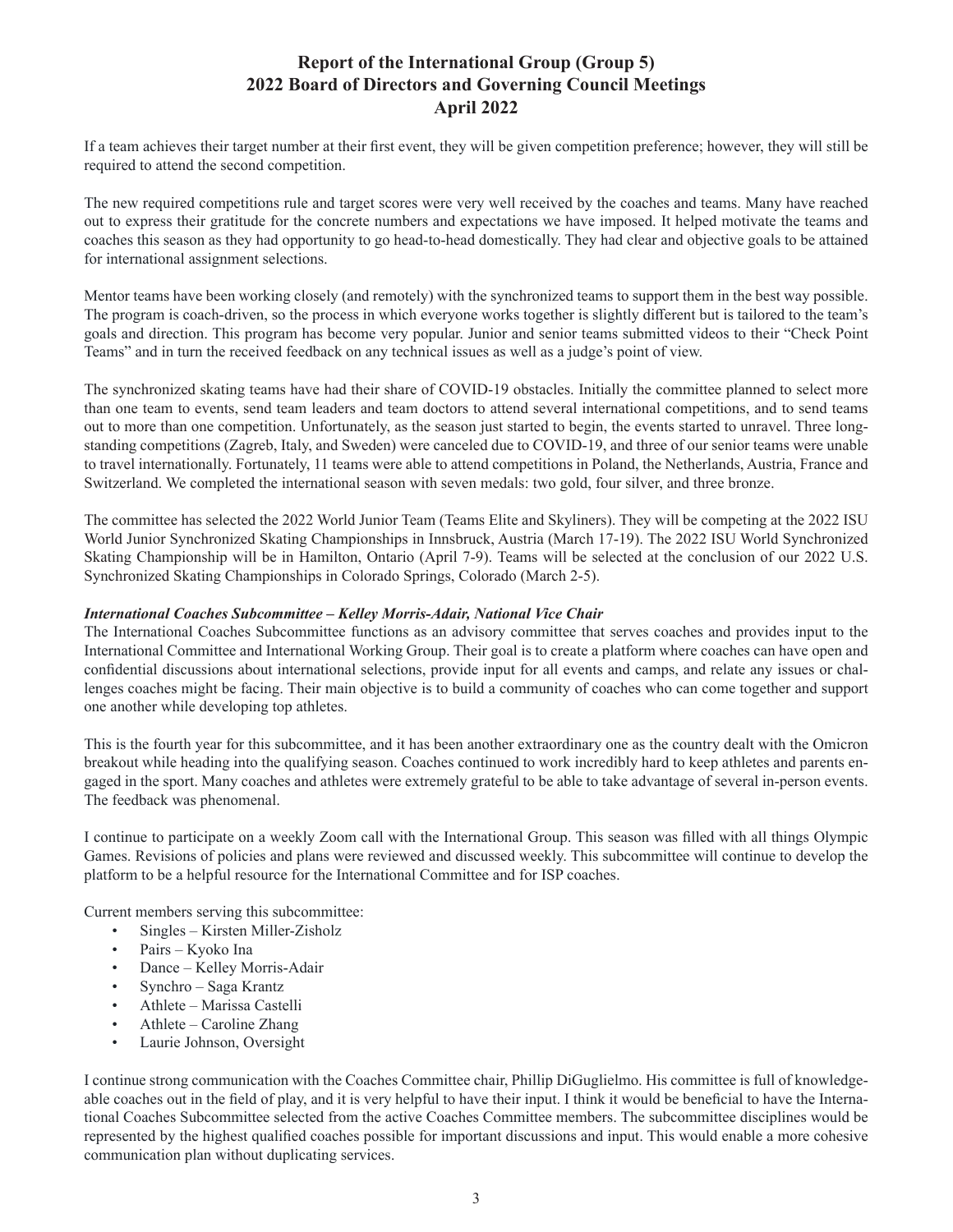Per rule ICR 3.03, the responsibilities of the International Coaches Subcommittee (ICS) are:

- To provide input to the International Committee to develop strategies for success in international competitions.
- To serve as a resource for each of the discipline subcommittees, in carrying out their duties as defined by ICR 3.01 (C).
	- 1. This may include members voting on specific matters relating to duties defined by ICR 3.01 (C).
		- 2. In the case where an official vote is required, and there is more than one coach member in that discipline, the vice chair of the International Coaches Subcommittee will select the member to represent the International Coaches Subcommittee.
- Recognize coaching accomplishments in partnership with the PSA through annual awards and other methods, with regards to coaches at the senior and international levels.

We are a coach's advisory committee that is here to serve coaches and provide input to the International Group. Our goal is to create a platform where coaches can have open discussions about international selections, input to the Athlete High Performance Department, feedback for all events and camps, and any issues or challenges coaches might be facing. Our main objective is to build a community of coaching relationships that can come together and support one another and keep the United States developing top athletes! Congratulations to the entire U.S. Figure Skating team, committee members, coaches and athletes for a wonderful and heart-warming Olympic experience!

### *Acknowledgements*

Many thanks to all the discipline subcommittee vice chairs and members for all their hard work. They have done an amazing job throughout this season, and I could not have done it without them. Many thanks to Bob Horen, International Group coordinator, as well as Athlete High Performance staff: Mitch Moyer, Justin Dillon, Courtney Burson and Ingrid Benson for their guidance and continued support throughout this season. This season was successful due to the cohesive structure the International Committee has established with the Athlete High Performance Department. It is a privilege and honor to have served in this position.

### **International Officials Committee – Deveny Deck, Chair**

The International Officials Committee is comprised of two subcommittees: the International Officials Management Subcommittee and the International Officials Selections Subcommittee. We are moving forward with the implementation of a third subcommittee; the International Team Leaders Subcommittee, which will focus on training, feedback and recruitment of team leaders. A vice chair and subcommittee members will be appointed later this spring. The selection of team leaders to specific events will remain the responsibility of the International Selections Subcommittee.

With the reactivation of the international competitive season, the work of the International Officials Committee has been steady and productive. Our international officials attended more than 35 international competitions representing all disciplines (singles, pairs, ice dance and synchronized skating) during the 2021-22 season. We are grateful for their service, especially when officials stepped up to fill vacancies with little notice.

The USA delegation successfully represented our country at the 2022 Olympic Winter Games, Beijing, China. Under the most challenging circumstances, including a strict COVID-19 bubble environment, onerous testing protocols and intense media scrutiny, our officials served with the highest level of professionalism and effectiveness: Team Managers Kathaleen Cutone and Deveny Deck; judge of the pairs events, Peggy Graham; judge of the women's events, Tina Lundgren; judge of the ice dance events, Jenny Mast; and technical specialist for the pairs events, Troy Goldstein. Moreover, our athletes made us proud on and off the ice with their performances, grace and integrity.

Because of the lack of international competitions over the past two years, there will continue to be challenges getting our officials the activity required to maintain their appointments and/or test for promotion. The ISU has indicated that no one will be demoted for lack of activity, but it may be more problematic for those officials who need specific activity to test for promotion.

We have continued our practice of weekly calls with other members of the international team: Peggy Graham (past chair, international officials), headquarters staff (Mitch Moyer, Ingrid Benson, Juliet Newcomer and Courtney Burson), Bob Horen (ISU representative and International Group coordinator), Sam Auxier and Laurie Johnson (past and current chairs of the International Committee), Kelley Morris-Adair (national vice chair of the International Coaches Subcommittee) and athlete representatives rotation including Rachael Flatt (chair of the Athletes Advisory Committee).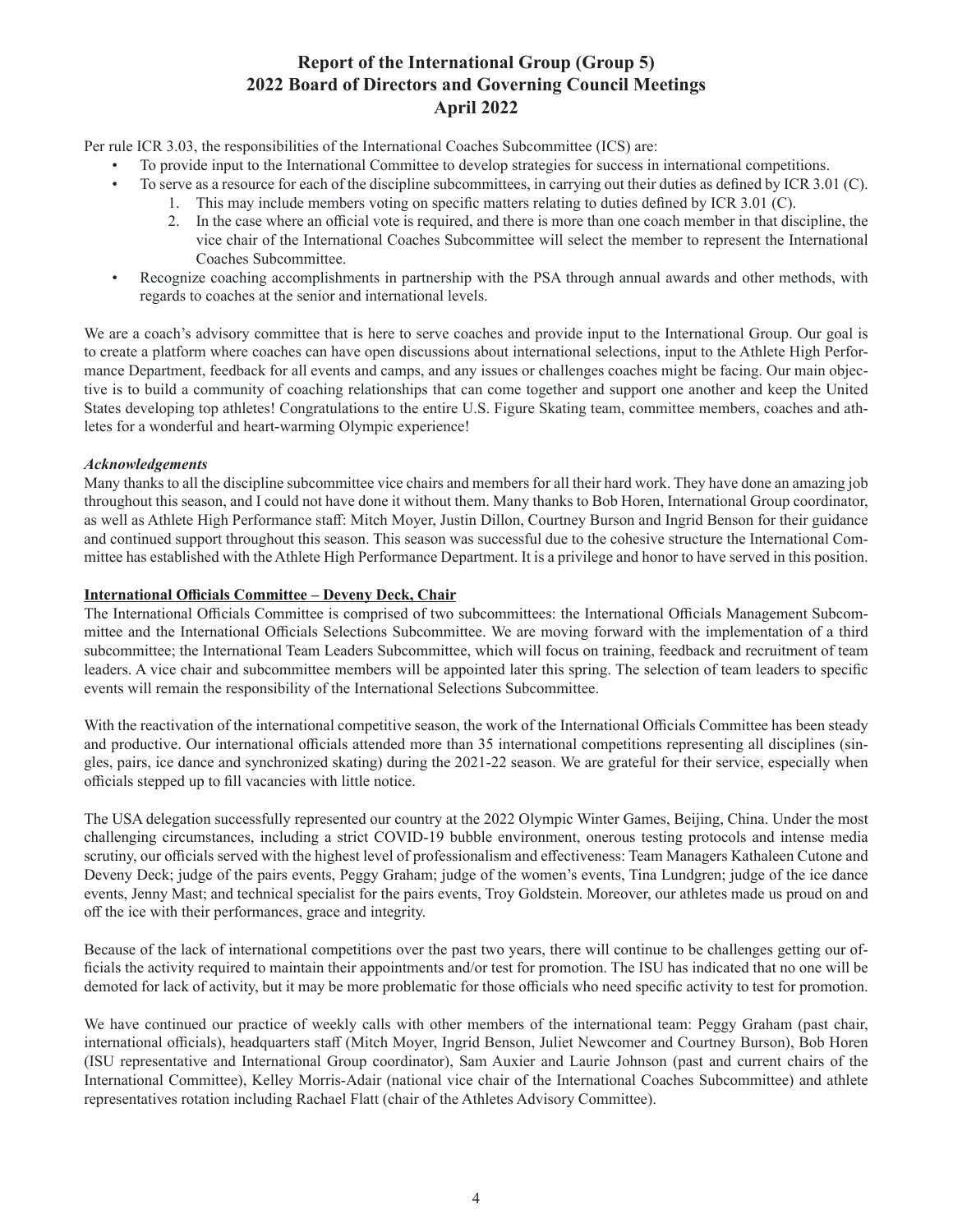The 2021-22 international competitive season has been a successful reality for our officials, athletes and Team USA. The teamwork of vice chairs Kevin Rosenstein and Debbie Currie, the headquarters support of Juliet Newcomer, and the leadership of International Group Coordinator Bob Horen have been invaluable as we navigated the unexpected challenges of the season.

#### **International Officials Selections – Debbie Currie, National Vice Chair**

In the new year we have had several changes in officials and team leaders assignments due to various reasons. We continue to monitor and, fortunately, we have been able to fill vacated assignments with officials and team leaders who have had flexible schedules. Several have stepped in at the last minute. We have been fortunate to have Juliet Newcomer and Courtney Burson assist us, especially with all the changes we have had this past year. We can't thank them enough for their hard work and dedication.

#### **International Officials Management – Kevin Rosenstein, National Vice Chair**

The International Officials Management Subcommittee (IOMS) is primarily involved in monitoring, educating, and promoting or removing officials at the international level. Although still impacted by COVID-19, opportunities to test, recertify, and gain activity have increased since the last report.

#### *Promotions*

Earlier this year, IOMS recommended and the Board of Directors approved submitting applications for Kathaleen Cutone and Stefanie Mathewson to take the ISU judges examination in single and pair skating. As is long-standing tradition, the exam was held in person in Oberstdorf, Germany, during the Nebelhorn Trophy. Both Kathaleen and Stefanie passed their exams, and IOMS congratulates them both on their promotions.

While the ISU traditionally holds its Global Seminar each July in Frankfurt for all other promotions and recertifications, testing was moved online and done virtually this year due to the on-going COVID-19 pandemic.

During odd-numbered years, the Global Seminar provides opportunities for referees to test for initial appointments as international referees and promotions to the ISU referee role, while judges test for their international appointments. Because the Global Seminar had been canceled in 2020, there was some expectation that the ISU might include technical panel promotions this year. However, the ISU returned to its standard rotation. IOMS is carefully monitoring guidance from the ISU about activity to ensure that all our officials are maintaining their required activity level for recertification and testing in the future.

Based on IOMS recommendation, the Board of Directors approved Peggy Graham to apply to take the promotional exam to become an ISU referee in singles and pair skating. Peggy passed her exam, and IOMS congratulates her for her promotion.

Kathaleen Cutone was recommended and approved to test for her international ice dance referee appointment. She passed her exam, and IOMS congratulates her for her promotion (and tenacity for a two-exam season).

Eric Hampton was recommended and approved to test for his international single and pair skating judge exam. Eric passed his exam, and IOMS congratulates him on his promotion.

### *Recertification and Continuing Education*

After canceling the Global Seminar, the ISU migrated the recertification process online. Through the dedication of our officials and with support from Juliet Newcomer, all our officials completed their recertifications.

For judges, the ISU provided an option for a one-year "bridge" online educational training since most in-person seminars had been canceled. IOMS, with Juliet, worked to make sure that all current judges took the online course. Given the uncertainty surrounding the pandemic, IOMS wanted to ensure that our judges were taking advantage of every opportunity to document their continuing education.

### *Pipeline*

In early spring, IOMS solicited interest of all national singles/pairs judges under 50. Twenty current judges replied expressing their interest. IOMS is currently working on evaluating the number of judges that we anticipate needing to meet our commitments and to maintain the needed activity levels over the next five years. In parallel, we are developing our list of criteria against which to evaluate the candidates.